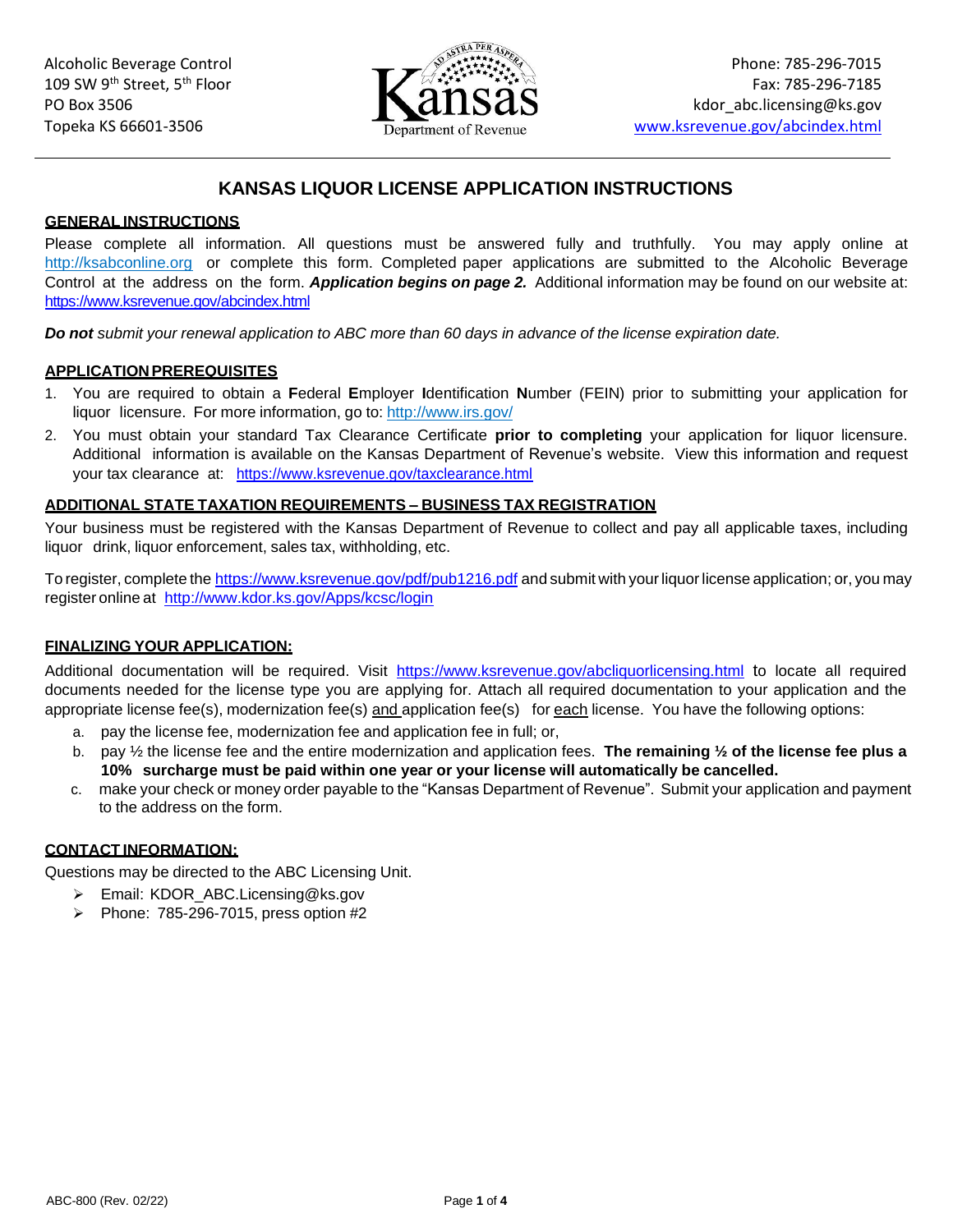

# **KANSAS LIQUOR LICENSE APPLICATION**

#### **ENTITY NAME: FEIN:**

# **SECTION 1 – LICENSE TYPES AND FEES** (Check all that apply):

| <b>License Type</b> (check all that apply)                                                                                                                                                                                                  | License<br>Quantity |    | <b>Two Year</b><br>License<br>Fee | ٠         | <b>Modernization Fee</b><br>Add Fee for Each License |            | <b>Application Fee</b><br>Add Fee for Each License | Ξ   | Total |
|---------------------------------------------------------------------------------------------------------------------------------------------------------------------------------------------------------------------------------------------|---------------------|----|-----------------------------------|-----------|------------------------------------------------------|------------|----------------------------------------------------|-----|-------|
| □ Class A Club (Fraternal/Veterans)                                                                                                                                                                                                         |                     | \$ | 500                               | ٠         | $\square$ \$20                                       | □ New \$30 | □ Renew \$10                                       | Ξ.  | \$    |
| $\Box$ Class A Club – Social (500 members or less)                                                                                                                                                                                          |                     | \$ | 1,000                             | ٠         | $\square$ \$20                                       | □ New \$30 | □ Renew \$10                                       | Ξ.  | 1\$   |
| $\Box$ Class A Club – Social (over 500 members)                                                                                                                                                                                             |                     | \$ | 2,000                             | ÷         | $\square$ \$20                                       | □ New \$30 | □ Renew \$10                                       | $=$ | ı\$   |
| □ Class B Club                                                                                                                                                                                                                              |                     | \$ | 2,000                             | ÷         | $\square$ \$20                                       | □ New \$30 | □ Renew \$10                                       | $=$ | ß.    |
| $\Box$ Caterer                                                                                                                                                                                                                              |                     | \$ | 1,000                             | ÷         | $\square$ \$20                                       | □ New \$30 | □ Renew \$10                                       | $=$ | \$    |
| □ DE/Caterer                                                                                                                                                                                                                                |                     | \$ | 3,000                             | ٠         | $\square$ \$20                                       | □ New \$30 | □ Renew \$10                                       | $=$ | 5     |
| $\Box$ Drinking Establishment (DE)                                                                                                                                                                                                          |                     | \$ | 2,000                             | ÷         | $\square$ \$20                                       | □ New \$30 | □ Renew \$10                                       | $=$ | \$    |
| $\Box$ Hotel                                                                                                                                                                                                                                |                     | \$ | 6,000                             | ÷         | $\square$ \$20                                       | □ New \$30 | □ Renew \$10                                       | $=$ | \$    |
| □ Hotel/Caterer                                                                                                                                                                                                                             |                     | \$ | 7,000                             | ٠         | $\square$ \$20                                       | □ New \$30 | □ Renew \$10                                       | Ξ.  | \$    |
| $\Box$ Public Venue – up to 10,000 persons                                                                                                                                                                                                  |                     | \$ | 5,000                             | ٠         | $\square$ \$20                                       | □ New \$30 | □ Renew \$10                                       | =   | 5     |
| $\Box$ Public Venue – up to 25,000 persons                                                                                                                                                                                                  |                     | \$ | 7,500                             | ÷         | $\square$ \$20                                       | □ New \$30 | □ Renew \$10                                       | Ξ.  | \$    |
| $\Box$ Public Venue – more than 25,000 persons                                                                                                                                                                                              |                     | \$ | 10,000                            | ÷         | $\square$ \$20                                       | □ New \$30 | □ Renew \$10                                       | $=$ | \$    |
| $\Box$ Retailer (limit of one license per person)                                                                                                                                                                                           |                     | \$ | 500                               | ÷         | $\square$ \$20                                       | □ New \$30 | □ Renew \$10                                       | Ξ.  | \$    |
| $\square$ Farm Winery                                                                                                                                                                                                                       |                     | \$ | 500                               | ٠         | $\square$ \$20                                       | □ New \$30 | □ Renew \$10                                       | $=$ | \$    |
| □ Farm Winery Outlet                                                                                                                                                                                                                        |                     | \$ | 100                               | ÷         | □\$20                                                | □ New \$30 | □ Renew \$10                                       | $=$ | \$    |
| □ Microbrewery                                                                                                                                                                                                                              |                     | \$ | 500                               | ÷         | $\square$ \$20                                       | □ New \$30 | □ Renew \$10                                       | $=$ | \$    |
| $\Box$ Microbrewery – Packaging and Warehousing Facility                                                                                                                                                                                    |                     | \$ | 200                               | ÷         | $\square$ \$20                                       | □ New \$30 | □ Renew \$10                                       | $=$ | \$    |
| $\Box$ Microdistillery                                                                                                                                                                                                                      |                     | \$ | 500                               | ٠         | $\square$ \$20                                       | □ New \$30 | □ Renew \$10                                       | $=$ | \$    |
| $\Box$ Microdistillery – Packaging and Warehousing Facility                                                                                                                                                                                 |                     | \$ | 200                               | ÷         | $\square$ \$20                                       | □ New \$30 | □ Renew \$10                                       | Ξ.  | \$    |
| $\Box$ Manufacturer - Alcohol and Spirits                                                                                                                                                                                                   |                     | \$ | 5,000                             | ÷         | $\square$ \$20                                       | □ New \$30 | □ Renew \$10                                       | $=$ | \$    |
| $\Box$ Manufacturer - Wine                                                                                                                                                                                                                  |                     | \$ | 1,000                             | ٠         | $\square$ \$20                                       | □ New \$30 | □ Renew \$10                                       | $=$ | \$    |
| $\Box$ New Beer and CMB Manufacturer                                                                                                                                                                                                        |                     | \$ | 2,000                             | ٠         | $\square$ \$20                                       | □ New \$30 |                                                    | =   | \$    |
| □ Beer and CMB Manufacturer 1-100 Barrels                                                                                                                                                                                                   |                     | \$ | 400                               | ÷         | □\$20                                                |            | □ Renew \$10                                       | $=$ | \$    |
| □ Beer and CMB Manufacturer 100-150 Barrels                                                                                                                                                                                                 |                     | \$ | 800                               | ÷         | $\square$ \$20                                       |            | □ Renew \$10                                       | $=$ | \$    |
| □ Beer and CMB Manufacturer 150-200 Barrels                                                                                                                                                                                                 |                     | \$ | 1,400                             | $\ddot{}$ | $\square$ \$20                                       |            | □ Renew \$10                                       | $=$ | \$    |
| □ Beer and CMB Manufacturer 200-300 Barrels                                                                                                                                                                                                 |                     | \$ | 2,000                             | ٠         | $\square$ \$20                                       |            | □ Renew \$10                                       | Ξ.  | \$    |
| □ Beer and CMB Manufacturer 300-400 Barrels                                                                                                                                                                                                 |                     | \$ | 2,600                             | ٠         | $\square$ \$20                                       |            | □ Renew \$10                                       | Ξ.  | \$    |
| □ Beer and CMB Manufacturer 400-500 Barrels                                                                                                                                                                                                 |                     | \$ | 2,800                             | $\ddot{}$ | $\square$ \$20                                       |            | □ Renew \$10                                       | $=$ | \$    |
| □ Beer and CMB Manufacturer 500 or more Barrels                                                                                                                                                                                             |                     | \$ | 3,200                             | ٠         | $\square$ \$20                                       |            | □ Renew \$10                                       | $=$ | \$    |
| $\Box$ Wine Distributor                                                                                                                                                                                                                     |                     | \$ | 2,000                             | ÷         | $\square$ \$20                                       | □ New \$30 | □ Renew \$10                                       | $=$ | \$    |
| $\Box$ Beer Distributor                                                                                                                                                                                                                     |                     | \$ | 2,000                             | ٠         | $\square$ \$20                                       | □ New \$30 | □ Renew \$10                                       | $=$ | \$    |
| $\Box$ Spirits Distributor                                                                                                                                                                                                                  |                     | \$ | 2,000                             |           | $\square$ \$20                                       | □ New \$30 | □ Renew \$10                                       |     | Ś.    |
| $\Box$ Non-Beverage User Class 1 – up to 100 Gallons                                                                                                                                                                                        |                     | \$ | 20                                | ٠         | $\square$ \$20                                       | □ New \$30 | □ Renew \$10                                       | $=$ | \$    |
| $\Box$ Non-Beverage User Class 2 – up to 1,000 Gallons                                                                                                                                                                                      |                     | \$ | 100                               | ٠         | $\square$ \$20                                       | □ New \$30 | □ Renew \$10                                       | $=$ | \$    |
| $\Box$ Non-Beverage User Class 3 – up to 5,000 Gallons                                                                                                                                                                                      |                     | \$ | 200                               | ٠         | $\square$ \$20                                       | □ New \$30 | □ Renew \$10                                       | $=$ | \$    |
| $\Box$ Non-Beverage User Class 4 – up to 10,000 Gallons                                                                                                                                                                                     |                     | \$ | 400                               | ÷         | $\square$ \$20                                       | □ New \$30 | □ Renew \$10                                       | $=$ | \$    |
| $\Box$ Non-Beverage User Class 5 – over 10,000 Gallons                                                                                                                                                                                      |                     | \$ | 1,000                             | ٠         | $\square$ \$20                                       | □ New \$30 | □ Renew \$10                                       | $=$ | \$    |
| $\Box$ Special Order Shipping                                                                                                                                                                                                               |                     | \$ | 100                               | ÷.        | □\$20                                                | □ New \$30 | □ Renew \$10                                       | Ξ.  | \$    |
| $\Box$ Producer                                                                                                                                                                                                                             |                     | \$ | 200                               | ٠         | □\$20                                                | □ New \$30 | □ Renew \$10                                       | =   | \$    |
| □ Fulfillment House                                                                                                                                                                                                                         |                     | \$ | 50                                | ÷         | □\$20                                                | □ New \$30 | □ Renew \$10                                       | $=$ | \$    |
| <b>Payment Option</b> (check one):<br>$\Box$ License, modernization, and application fees in full.<br>$\Box$ 1 <sup>st</sup> half license fee plus entire modernization and application fees. $2^{nd}$ 1/2 license fee + 10% due in 1 year. |                     |    |                                   |           | <b>TOTAL FEES</b><br><b>DUE</b>                      |            | 5                                                  |     |       |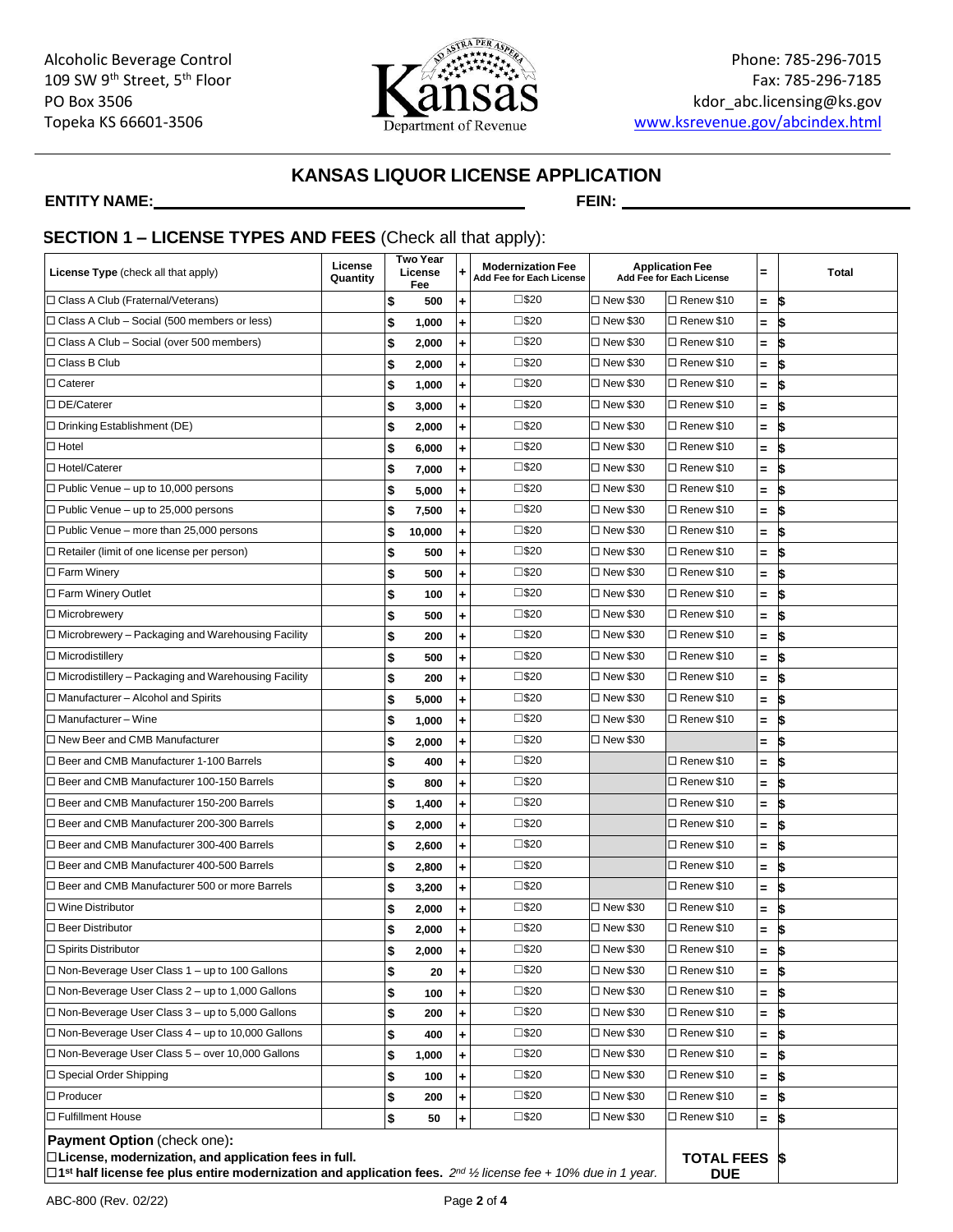

| <b>SECTION 2 - REASON FOR APPLICATION (check one):</b>                                                                                                                                                                                                                                                                                                                                                                                                                                                                                            |                                                                                               |                                                                                                                                                                                                                               |
|---------------------------------------------------------------------------------------------------------------------------------------------------------------------------------------------------------------------------------------------------------------------------------------------------------------------------------------------------------------------------------------------------------------------------------------------------------------------------------------------------------------------------------------------------|-----------------------------------------------------------------------------------------------|-------------------------------------------------------------------------------------------------------------------------------------------------------------------------------------------------------------------------------|
| $\Box$ New License Application.<br>$\bullet$<br>Consent to Jurisdiction (ABC-160).<br>$\Box$ Renewal License Application.                                                                                                                                                                                                                                                                                                                                                                                                                         | Must register for business taxes online or submit copy of Business Tax Application (KS-1216). | Out-of-state Fulfillment House and Special Order Shipping applicants only - must attach copy of filed Irrevocable                                                                                                             |
| <b>SECTION 3 - BUSINESS ENTITY INFORMATION</b>                                                                                                                                                                                                                                                                                                                                                                                                                                                                                                    |                                                                                               |                                                                                                                                                                                                                               |
| 1. Type of Ownership (check one):<br>$\Box$ Sole Proprietor<br>$\Box$ Corporation – New applicants only, attach a copy of the Articles of Incorporation and By Laws.<br>$\Box$ General Partnership – New applicants only, attach a copy of the Partnership Agreement.<br>$\Box$ Trust – New applicants only, attach a copy of the Declaration of Trust.<br>$\Box$ Municipal Corporation – Attach a copy of the Management Services Agreement (ABC-807).<br>$\Box$ Government – (check one): $\Box$ City $\Box$ County $\Box$ State $\Box$ Federal |                                                                                               | $\Box$ LLC or LLP – New applicants only, attach a copy of the Articles of Organization and Operating Agreement.                                                                                                               |
|                                                                                                                                                                                                                                                                                                                                                                                                                                                                                                                                                   |                                                                                               |                                                                                                                                                                                                                               |
|                                                                                                                                                                                                                                                                                                                                                                                                                                                                                                                                                   |                                                                                               |                                                                                                                                                                                                                               |
|                                                                                                                                                                                                                                                                                                                                                                                                                                                                                                                                                   |                                                                                               |                                                                                                                                                                                                                               |
|                                                                                                                                                                                                                                                                                                                                                                                                                                                                                                                                                   |                                                                                               |                                                                                                                                                                                                                               |
|                                                                                                                                                                                                                                                                                                                                                                                                                                                                                                                                                   |                                                                                               |                                                                                                                                                                                                                               |
| <b>SECTION 4 - ABC CONTACT INFORMATION</b>                                                                                                                                                                                                                                                                                                                                                                                                                                                                                                        |                                                                                               |                                                                                                                                                                                                                               |
| 1. Designated primary contact person for licensing questions (check one):                                                                                                                                                                                                                                                                                                                                                                                                                                                                         |                                                                                               |                                                                                                                                                                                                                               |
| $\Box$ Process Agent<br>$\Box$ Other Authorized Person -                                                                                                                                                                                                                                                                                                                                                                                                                                                                                          |                                                                                               |                                                                                                                                                                                                                               |
|                                                                                                                                                                                                                                                                                                                                                                                                                                                                                                                                                   |                                                                                               |                                                                                                                                                                                                                               |
|                                                                                                                                                                                                                                                                                                                                                                                                                                                                                                                                                   |                                                                                               | City: City: City: City: City: City: City: City: City: City: City: City: City: City: City: City: City: City: City: City: City: City: City: City: City: City: City: City: City: City: City: City: City: City: City: City: City: |
| <b>SECTION 5 - APPLICATION REQUIREMENTS</b>                                                                                                                                                                                                                                                                                                                                                                                                                                                                                                       |                                                                                               |                                                                                                                                                                                                                               |

# I have included the following:

- □ Tax Clearance certificate.
- ☐ Certificate of Good Standing or search results from the Secretary of State's website. Does not apply to Sole Proprietor.
- ☐ Application Ownership Information (ABC-890).
- ☐ On-Premise applicants only Determination of Food Sales Requirements (ABC-891).
- $\Box$  Retailer applicants only Determination of Retailers Sales Requirement (ABC-894).
- □ New applicants only additional documentation may be required. Visit our website for locating the required documents for the license type you are applying for, [https://www.ksrevenue.gov/abcliquorlicensing.html.](https://www.ksrevenue.gov/abcliquorlicensing.html)